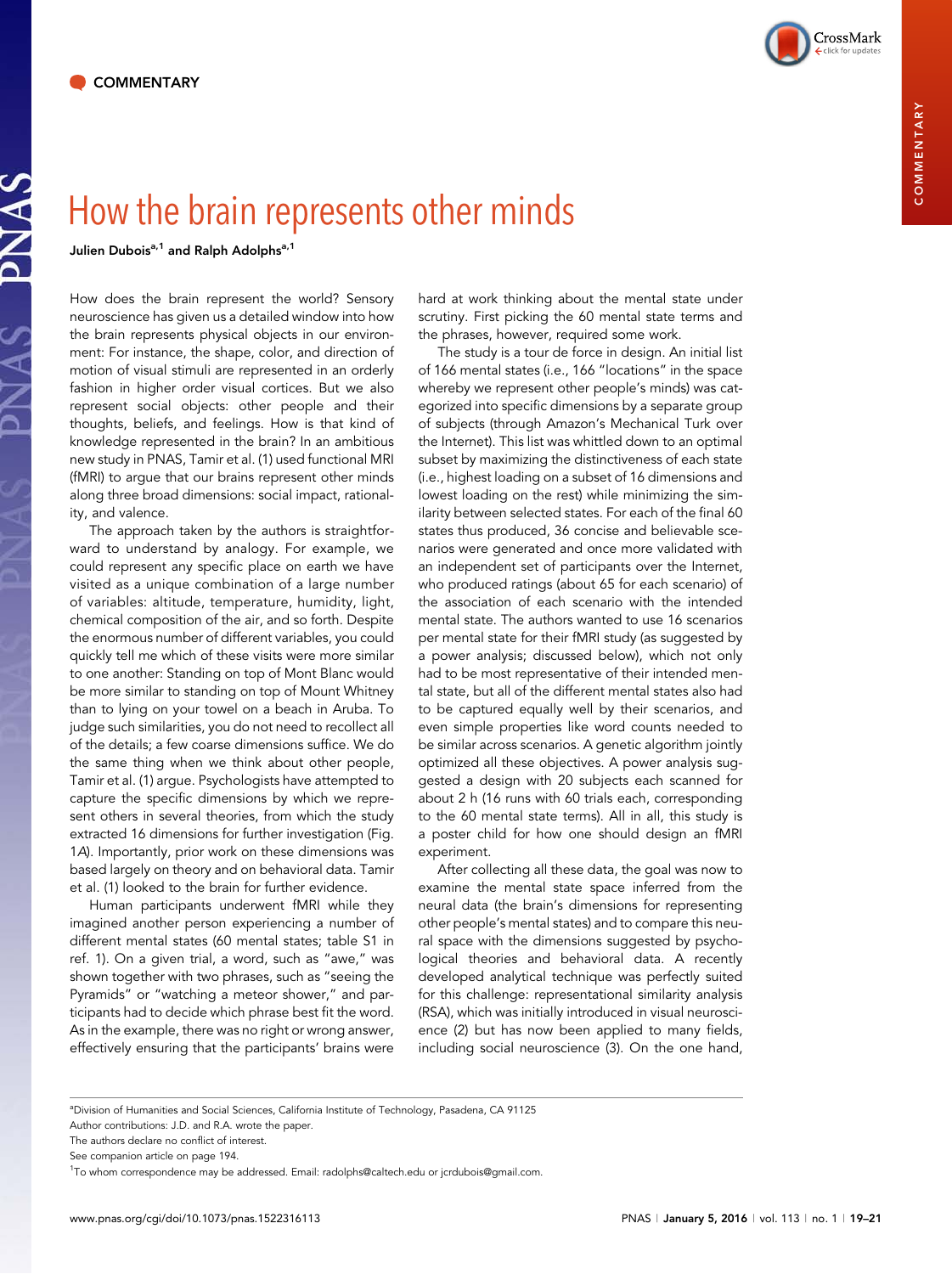

Fig. 1. Summary of the study by Tamir et al. (1). (A) Seven existing psychological models (A through G) encompassed different dimensions (1 through 16) along which the mental states of others are represented psychologically. (B) Online ratings for 60 mental states on these 16 dimensions, together with dimensionality reduction, resulted in four new dimensions for mental state representation. Three of these dimensions fit the data best, and were combined into a new 3D model, M. PCA, principal components analysis. (C) Brain regions differentially activated by mental states (statistical parametric map displayed on brain surface) were used in a representational similarity analysis to test extant psychological models (A through G) as well as the new model M. Model M was found to fit the neural data best, although there is room for improvement because it was still below the noise ceiling [the best possible fit (dotted line)].

patterns of brain activity were extracted from the fMRI data: The authors ran a classical general linear model and made a separate map (t-values, across 16 runs) of the whole-brain blood oxygen level-dependent (BOLD) activity triggered by each of the 60 mental states. The similarity of these patterns was computed using a Pearson correlation coefficient, resulting in a  $60 \times 60$  similarity matrix. On the other hand, the psychological similarity of the conditions of interest was assessed relative to seven psychological models (A through G in Fig. 1A) onto which the mental states could be mapped (using the ratings that were initially acquired over the Internet). A psychological similarity matrix (again, of dimensions  $60 \times 60$ ) was built for each candidate psychological model. Finally, the neural similarity matrix from the fMRI data was compared with each of the psychological model similarity matrices in turn, using linear regression or Pearson correlation. Which similarity structure derived from the psychological models showed the best correspondence to the neural similarity structure derived from the fMRI data?

The authors ran the RSA in two ways: first, using an anatomical "searchlight" approach whereby a sphere (with a radius of about 9 mm) was moved throughout the entire brain to discover any local representations; second, using a network-of-interest approach, which consisted of selecting those brain regions differentially activated by thinking about mental states in the experiment [overlapping with the known "social brain" (4, 5)]. Restricting ourselves here to the results from the network-of-interest analysis, the similarity structure derived from the fMRI data fit equally well for the first five existing psychological models (A through E, r ∼ 0.2), but not significantly for the last two (F and G in Fig. 1C).

To go beyond the original psychological models, the authors next extracted a new set of dimensions by combining the unique variance captured by each of the prior models, using their Internet ratings together with dimensionality reduction (principal components analysis; Fig. 1B). They found that four orthogonal dimensions captured most of the variance in the ratings accounted for by the seven models. These dimensions were linear combinations of the original 16 dimensions, and the authors gave them names

based on their respective loadings: "rationality," "social impact," "human mind," and "valence." They tested this new set of dimensions against the neural data, one-by-one, and when they looked at neural similarity derived from the social brain network, rationality, social impact, and valence explained significant variance, whereas human mind did not. Tamir et al. (1) conclude that these three dimensions organize our thinking about other people's minds, and they estimate that this 3D space explains nearly 50% of the variance in the neural responses (averaged across subjects) to the 60 mental states measured in the fMRI study.

This new study is exceptionally thorough, but also exceptionally complex, and the final conclusions leave us with more questions than answers. It is somewhat perplexing that, even with the best combination of existing psychological models (the four principal components model introduced by the authors), the results only explain slightly less than 50% of the variance in mental representations [explained variance is quantified again with another variant of RSA, slightly closer to the classical implementation (6), in Supporting Information of the study by Tamir et al. (1)]. Clearly, there is a whole lot more to be understood about how the brain represents the landscape of mental states. One likely reason for the low total variance accounted for is that the study completely discards individual differences: It is likely that the landscape I have built through my experiences to make sense of the minds of others is different from the one you have built. Although these individual differences may be reflected in the neural data, they are not yet exploited in the models, which are based on average ratings from an independent sample of subjects. A next step that could, in principle, be taken on the extant data would be to parse the individual variability in neural similarity matrices, and thus extract new, perhaps subject-specific, dimensions from the neural data.

Relatedly, the authors speculate that the dimensions they found reflect aspects of social behavior that need to be solved as we interact with others, which seems plausible. Indeed, the core problem that the brain is trying to solve here is how to predict the behavior of others through these representations (7). However, one wonders if the solution to this problem might be quite